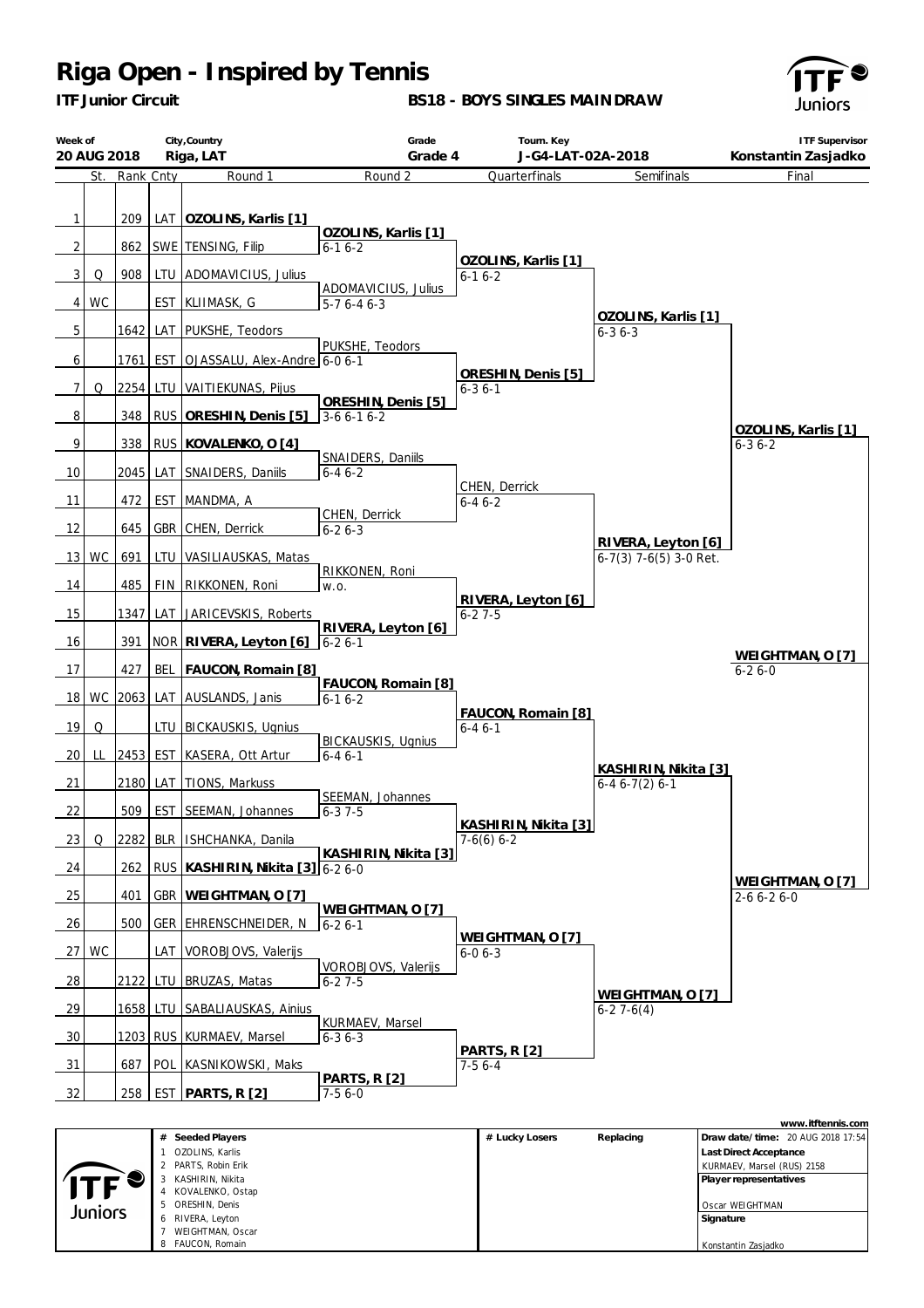*ITF Junior Circuit*

### **BS18 - BOYS SINGLES QUALIFYING**



| Week of                             | 20 AUG 2018 |           |     | City, Country<br>Riga, LAT                                        | Grade<br>Grade 4                          | Tourn. Key<br>J-G4-LAT-02A-2018           | <b>ITF Supervisor</b><br>Konstantin Zasjadko |
|-------------------------------------|-------------|-----------|-----|-------------------------------------------------------------------|-------------------------------------------|-------------------------------------------|----------------------------------------------|
|                                     | St.         | Rank Cnty |     | Round 1                                                           | Round 2                                   | Finals                                    | Qualifiers                                   |
| $\mathbf{1}$<br>$\overline{2}$<br>3 | WC          | 908       |     | LTU ADOMAVICIUS, Julius [1]<br><b>Bye</b><br>LAT MIHEJEVS, Arturs | ADOMAVICIUS, Julius [1]<br>IRDOJA, Oskar  | ADOMAVICIUS, Julius [1]<br>$6 - 36 - 0$   |                                              |
| 4                                   |             |           |     | EST IRDOJA, Oskar                                                 | $6 - 06 - 2$                              |                                           | ADOMAVICIUS, Julius [1]                      |
| 5<br>6                              |             |           |     | Bye<br>LAT   FILIPENKO, Ruslans                                   | FILIPENKO, Ruslans                        | ALKSNIS, Davis                            | $6 - 46 - 2$                                 |
| 7                                   |             |           |     | Bye                                                               | ALKSNIS, Davis                            | $6 - 26 - 4$                              |                                              |
| 8                                   |             |           |     | LAT ALKSNIS, Davis                                                |                                           |                                           |                                              |
| 9<br>10                             |             |           |     | 2254 LTU VAITIEKUNAS, Pijus [2]<br>Bye                            | VAITIEKUNAS, Pijus [2]                    |                                           |                                              |
|                                     |             |           |     | LAT LEGZDINS, Artur                                               |                                           | VAITIEKUNAS, Pijus [2]                    |                                              |
| 11<br>12                            |             |           |     | GER SCHIEMANN, Liam                                               | SCHIEMANN, Liam<br>$6 - 16 - 3$           | $6 - 46 - 1$                              | VAITIEKUNAS, Pijus [2]                       |
| 13                                  |             |           |     | LAT RJAZANSKIS, Nikita                                            |                                           |                                           | $6-16-2$                                     |
| 14                                  |             |           |     | EST VETEVOOL, Matthias                                            | VETEVOOL, Matthias<br>$6 - 26 - 4$        |                                           |                                              |
| 15                                  |             |           |     | Bye                                                               | FELDMANIS, Kristians                      | VETEVOOL, Matthias<br>$6 - 46 - 4$        |                                              |
| 16                                  |             |           |     | LAT   FELDMANIS, Kristians                                        |                                           |                                           |                                              |
| 17<br>18                            |             | 2282      | BLR | ISHCHANKA, Danila [3]<br><b>Bye</b>                               | ISHCHANKA, Danila [3]                     |                                           |                                              |
|                                     |             |           |     |                                                                   |                                           | ISHCHANKA, Danila [3]                     |                                              |
| 19                                  |             |           |     | LAT TRIFANOVS, Ivans                                              | TRIFANOVS, Ivans                          | $6 - 26 - 3$                              |                                              |
| 20<br>21                            |             |           |     | LTU ZILINSKAS, Mykolas<br>EST JAKOBI, Andre-Remi                  | $6 - 26 - 2$                              |                                           | ISHCHANKA, Danila [3]<br>$5-76-36-3$         |
| 22                                  |             |           |     | LAT KUPFERS, Reinis                                               | JAKOBI, Andre-Remi<br>$6 - 46 - 0$        |                                           |                                              |
|                                     |             |           |     |                                                                   |                                           | JAKOBI, Andre-Remi                        |                                              |
| 23                                  |             |           |     | Bye                                                               | <b>KRAUKLIS, Kristaps</b>                 | W.O.                                      |                                              |
| 24                                  |             |           |     | LAT KRAUKLIS, Kristaps                                            |                                           |                                           |                                              |
| 25                                  |             |           |     | 2453 EST KASERA, Ott Artur [4]                                    | KASERA, Ott Artur [4]                     |                                           |                                              |
| 26                                  |             |           |     | Bye                                                               |                                           | KASERA, Ott Artur [4]                     |                                              |
| 27                                  |             |           |     | LAT KOZLOVSKIS, Kristers                                          | STREIMIKIS, Tadas                         | $6 - 36 - 3$                              |                                              |
| $\frac{28}{ }$                      |             |           |     | LTU STREIMIKIS, Tadas                                             | $6 - 06 - 0$                              |                                           |                                              |
| $\frac{29}{ }$                      |             |           |     | LAT CAPKEVICS, Valters                                            |                                           |                                           | <b>BICKAUSKIS, Ugnius</b><br>$6 - 16 - 2$    |
| 30                                  |             |           |     | LTU BICKAUSKIS, Ugnius                                            | <b>BICKAUSKIS, Ugnius</b><br>$6 - 36 - 3$ |                                           |                                              |
| $\frac{31}{2}$                      |             |           |     | Bye                                                               |                                           | <b>BICKAUSKIS, Ugnius</b><br>$6 - 26 - 1$ |                                              |
| 32                                  |             |           |     | LAT AUNINS, Rudolfs                                               | AUNINS, Rudolfs                           |                                           |                                              |
|                                     |             |           |     | # Seeded Players                                                  |                                           | # Alternates<br>Replacing                 | Draw date/time: 18 AUG 2018 18:07            |

|            | # Seeded Players     | # Alternates | Replacing | Draw date/time: 18 AUG 2018 18:07 |
|------------|----------------------|--------------|-----------|-----------------------------------|
|            | ADOMAVICIUS, Julius  |              |           | Last Direct Acceptance            |
|            | 2 VAITIEKUNAS, Pijus |              |           | Bye x 9                           |
| <b>ITF</b> | ISHCHANKA, Danila    |              |           | Player representatives            |
|            | 4 KASERA, Ott Artur  |              |           | Emilija SAUSVERDE                 |
| Juniors    |                      |              |           | Michelle TIKHONKO                 |
|            |                      |              |           | Signature                         |
|            |                      |              |           |                                   |
|            |                      |              |           | Konstantin Zasjadko               |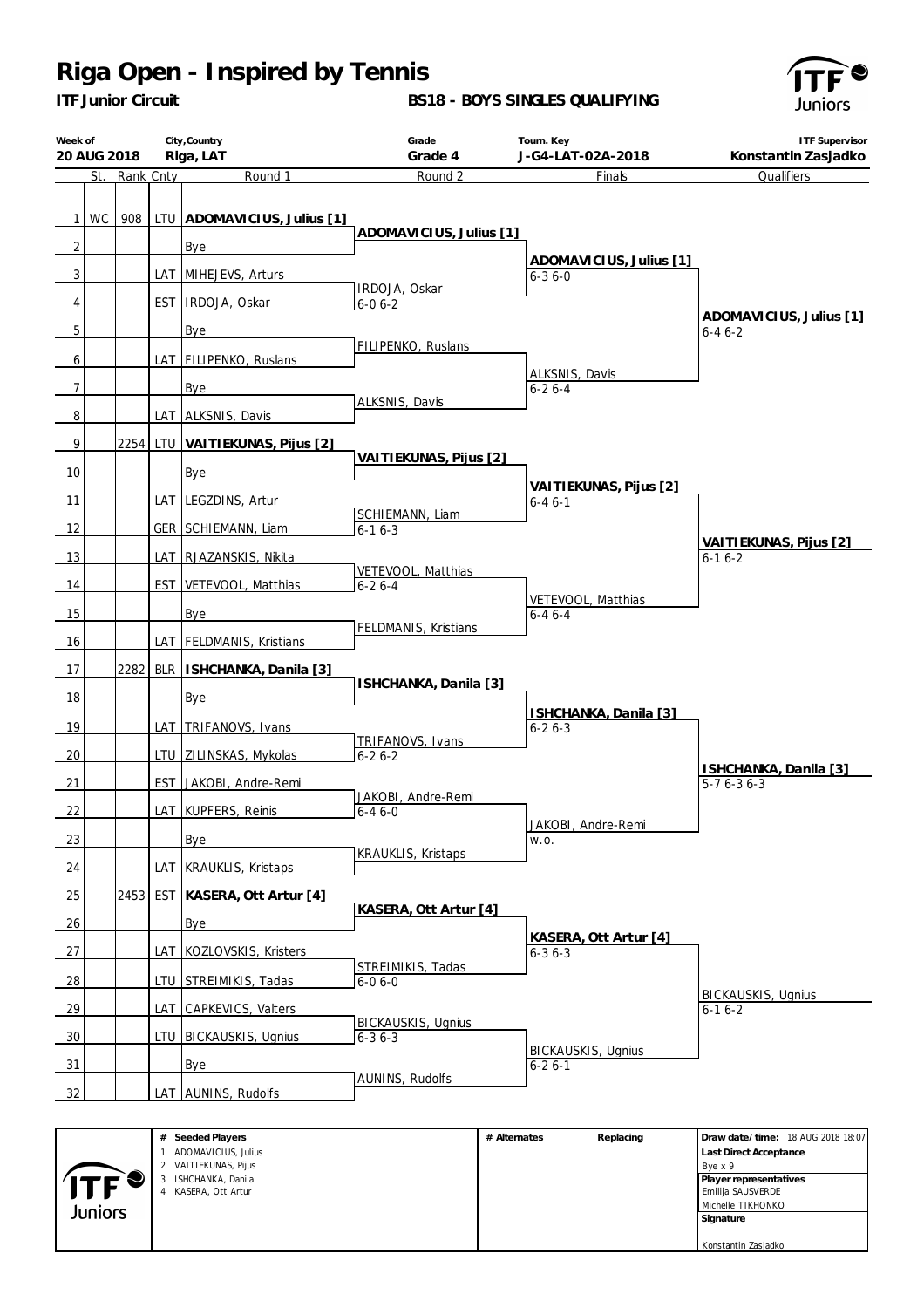*ITF Junior Circuit*

**GS18 - GIRLS SINGLES MAINDRAW**



| Week of<br>20 AUG 2018 |           |               |     | City, Country<br>Riga, LAT      | Grade<br>Grade 4                     | Tourn. Key<br>J-G4-LAT-02A-2018           |                                      | <b>ITF Supervisor</b><br>Konstantin Zasjadko |
|------------------------|-----------|---------------|-----|---------------------------------|--------------------------------------|-------------------------------------------|--------------------------------------|----------------------------------------------|
|                        |           | St. Rank Cnty |     | Round 1                         | Round 2                              | Quarterfinals                             | Semifinals                           | Final                                        |
| $\mathbf{1}$           |           | 328           |     | GER SCHUNK, N [1]               |                                      |                                           |                                      |                                              |
| 2 <sub>1</sub>         | LL        |               |     | 1694 USA TIKHONKO, Michelle     | SCHUNK, N[1]<br>$6 - 26 - 1$         |                                           |                                      |                                              |
| $\mathbf{3}$           |           |               |     | 1194 LAT TOMASE, Elza           |                                      | SCHUNK, N <sub>[1]</sub><br>$4-66-26-2$   |                                      |                                              |
| 4                      |           |               |     | 1136 LTU ZYKUTE, Fausta         | TOMASE, Elza<br>$7-6(3) 6-1$         |                                           |                                      |                                              |
| 5 <sub>1</sub>         | Q         |               |     | 1698 SWE MELKI, Angelina        |                                      |                                           | SCHUNK, N [1]<br>$6 - 33 - 66 - 2$   |                                              |
| 6                      | <b>WC</b> | 1396          |     | LAT RUTLAUKA, Sabine            | RUTLAUKA, Sabine<br>$6 - 06 - 3$     |                                           |                                      |                                              |
| $\overline{7}$         | Q         |               |     | LAT BALMISEVA, Nika Nikola      |                                      | AVDEEVA, Julia [5]<br>$6 - 25 - 76 - 2$   |                                      |                                              |
| 8                      |           | 367           |     | RUS AVDEEVA, Julia [5]          | AVDEEVA, Julia [5]<br>$6 - 46 - 3$   |                                           |                                      |                                              |
| 9                      |           | 359           |     | EST   KUBRE, Lissi [4]          |                                      |                                           |                                      | HAAVISTO, Ella [7]<br>$7-6(5)$ 4-6 6-3       |
| 10                     |           | 727           |     | NOR REINERTSEN, Sarina          | REINERTSEN, Sarina<br>$6 - 36 - 2$   |                                           |                                      |                                              |
| 11 <sup>1</sup>        | <b>WC</b> |               |     | LAT LISOVSKA, Klaudija          |                                      | REINERTSEN, Sarina<br>$6 - 26 - 2$        |                                      |                                              |
| 12                     | LL        |               |     | 2085 RUS ALENICHEVA, Vera       | ALENICHEVA, Vera<br>$6 - 06 - 1$     |                                           |                                      |                                              |
| 13                     | Q         |               |     | 1224 RUS GAVRILOVA, Elizaveta   |                                      |                                           | HAAVISTO, Ella [7]<br>$6 - 16 - 0$   |                                              |
| 14                     |           | 557           | LAT | IGNATJEVA, Margarita 7-6(4) 6-4 | IGNATJEVA, Margarita                 |                                           |                                      |                                              |
| 15                     | WC        | 1458          | LAT | VEVERE, Tereze                  |                                      | HAAVISTO, Ella [7]<br>$6 - 3 1 - 6 6 - 3$ |                                      |                                              |
|                        |           |               |     |                                 | HAAVISTO, Ella [7]                   |                                           |                                      |                                              |
| 16                     |           | 381           |     | FIN HAAVISTO, Ella [7]          | $6 - 06 - 1$                         |                                           |                                      | SPAKA, Patricija [2]                         |
| 17<br>18               |           | 376<br>587    | LAT | NOR HASETH, L [6]               | HASETH, L [6]                        |                                           |                                      | $6 - 26 - 1$                                 |
|                        |           |               |     | POLISCHUK, Stefanija            | $6 - 46 - 3$                         | <b>HASETH, L [6]</b>                      |                                      |                                              |
| 19                     |           | 539           |     | RUS PLOTNIKOVA, Sofia           | DALECKA, Darta                       | $7-5$ 1-6 6-2                             |                                      |                                              |
| 20                     | Q         |               |     | LAT DALECKA, Darta              | $6 - 36 - 3$                         |                                           | DAUJOTAITE, I [3]                    |                                              |
| 21                     |           |               |     | 1079 EST KOSKEL, Anet Angelika  | JAKOVLEVA, Anna                      |                                           | $6 - 46 - 1$                         |                                              |
|                        | 22 WC     |               |     | 1555 LAT JAKOVLEVA, Anna        | $6 - 06 - 1$                         | DAUJOTAITE, I [3]                         |                                      |                                              |
| 23                     |           | 745           |     | RUS KHLYNOVA, Ksenia            | DAUJOTAITE, I [3]                    | $7-6(0)$ 7-5                              |                                      |                                              |
| 24                     |           | 343           |     | LTU DAUJOTAITE, I [3]           | $7-6(3)$ 6-7(8) 6-3                  |                                           |                                      | SPAKA, Patricija [2]                         |
| 25                     |           | 408           |     | RUS ALESHINA, K [8]             |                                      |                                           |                                      | $7-6(1)$ 6-7(2) 6-2                          |
| 26                     |           |               |     | 1294   UKR ZHYTELNA, Yulia      | ALESHINA, K [8]<br>$6 - 36 - 3$      |                                           |                                      |                                              |
| 27                     |           | 874           | LAT | GELLER, Nicole                  |                                      | ALESHINA, K [8]<br>$6 - 3$ 3 - 6 $6 - 4$  |                                      |                                              |
| $\frac{28}{ }$         |           | 1091          | EST | CHEKHLYSTOVA, Sofiya 6-4 7-5    | CHEKHLYSTOVA, Sofiya                 |                                           |                                      |                                              |
| $\frac{29}{2}$         |           | 770           |     | LAT SLISANE, Laura              |                                      |                                           | SPAKA, Patricija [2]<br>$6 - 16 - 1$ |                                              |
| $\frac{30}{2}$         |           | 945           |     | SWE TEMIRHANOVA, Leticia        | SLISANE, Laura<br>$6 - 26 - 1$       |                                           |                                      |                                              |
| - 31                   |           | 659           |     | RUS KUDRYAVTSEVA, K             |                                      | SPAKA, Patricija [2]<br>$6 - 26 - 0$      |                                      |                                              |
| 32                     |           | 340           |     | LAT SPAKA, Patricija [2]        | SPAKA, Patricija [2]<br>$6 - 16 - 2$ |                                           |                                      |                                              |
|                        |           |               |     |                                 |                                      |                                           |                                      | www.itftennis.com                            |

|         | # Seeded Players         | # Lucky Losers       | Replacing       | Draw date/time: 20 AUG 2018 18:03                  |
|---------|--------------------------|----------------------|-----------------|----------------------------------------------------|
|         | SCHUNK, Nastasja Mariana | ALENICHEVA, Vera     | NARMONT, Helena | Last Direct Acceptance                             |
|         | 2 SPAKA, Patricija       | 2 TIKHONKO, Michelle |                 | ZAHARE, Kristiana Linda ZHYTELNA, Yulia (UKR) 1344 |
|         | DAUJOTAITE, Iveta        |                      |                 | Player representatives                             |
| T       | 4 KUBRE, Lissi           |                      |                 |                                                    |
| Juniors | 5 AVDEEVA, Julia         |                      |                 | Andre-Remi JAKOBI                                  |
|         | 6 HASETH, Lilly Elida    |                      |                 | Signature                                          |
|         | HAAVISTO, Ella           |                      |                 |                                                    |
|         | 8 ALESHINA, Ksenia       |                      |                 | Konstantin Zasiadko                                |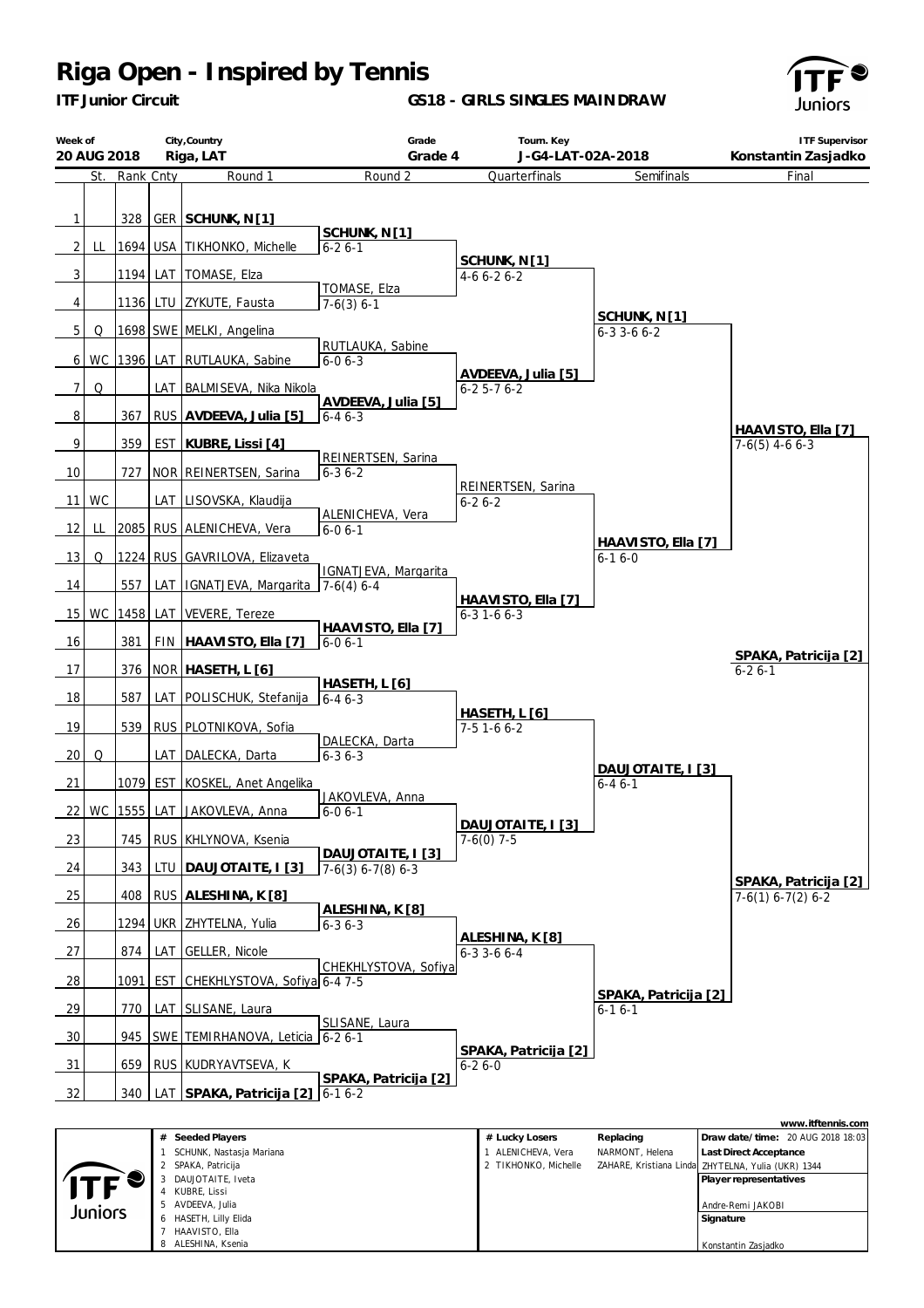*ITF Junior Circuit*

### **GS18 - GIRLS SINGLES QUALIFYING**



| Week of<br>20 AUG 2018         |           |     | City, Country<br>Riga, LAT               | Grade<br>Grade 4                      | Tourn. Key<br>J-G4-LAT-02A-2018               | <b>ITF Supervisor</b><br>Konstantin Zasjadko |
|--------------------------------|-----------|-----|------------------------------------------|---------------------------------------|-----------------------------------------------|----------------------------------------------|
| St.                            | Rank Cnty |     | Round 1                                  | Round 2                               | Finals                                        | Qualifiers                                   |
| $\mathbf{1}$<br>$\overline{2}$ |           |     | 1224 RUS GAVRILOVA, Elizaveta [1]<br>Bye | GAVRILOVA, Elizaveta [1]              |                                               |                                              |
| 3                              |           | LAT | VINDIGA, Alise                           |                                       | GAVRILOVA, Elizaveta [1]<br>$6 - 47 - 5$      |                                              |
| 4                              |           | LAT | PRIEDITE, Johanna                        | VINDIGA, Alise<br>$6 - 36 - 0$        |                                               |                                              |
| 5                              |           |     | LAT FEDOROVA, Anna Marija                |                                       |                                               | GAVRILOVA, Elizaveta [1]<br>$6 - 16 - 3$     |
| 6                              |           |     | RUS   MAGAI, Marina                      | MAGAI, Marina<br>$6 - 16 - 1$         | MAGAI, Marina                                 |                                              |
| 7                              |           |     | Bye                                      |                                       | $6 - 26 - 2$                                  |                                              |
| $\sqrt{8}$                     |           |     | LAT RIZKOVA, Anastasija                  | RIZKOVA, Anastasija                   |                                               |                                              |
| $\overline{9}$                 | 1440      |     | LTU PAUKSTYTE, Patricija [2]             |                                       |                                               |                                              |
| 10                             |           |     | Bye                                      | PAUKSTYTE, Patricija [2]              |                                               |                                              |
| 11                             |           |     | LAT BALMISEVA, Nika Nikola               |                                       | BALMISEVA, Nika Nikola<br>$7-6(4)$ 6-7(6) 7-5 |                                              |
| 12                             |           |     | LAT MANOVSKA, Sindija                    | BALMISEVA, Nika Nikola<br>$6-27-6(1)$ |                                               |                                              |
| 13                             |           |     | LAT SAUSVERDE, Emilija                   |                                       |                                               | BALMISEVA, Nika Nikola<br>$6-07-6(2)$        |
| 14                             |           |     | LAT KLAVINSKA, Elizabete                 | KLAVINSKA, Elizabete<br>$6 - 07 - 5$  |                                               |                                              |
| 15                             |           |     | Bye                                      |                                       | KLAVINSKA, Elizabete<br>$6 - 02 - 66 - 2$     |                                              |
| 16                             |           |     | 1836 RUS   IUDENKO, Iuliia [6]           | IUDENKO, Iuliia [6]                   |                                               |                                              |
| 17                             |           |     | 1694 USA TIKHONKO, Michelle [3]          |                                       |                                               |                                              |
| 18                             |           |     | Bye                                      | TIKHONKO, Michelle [3]                |                                               |                                              |
| 19                             |           |     | LTU   NORKUTE, Otilija                   |                                       | TIKHONKO, Michelle [3]<br>$6 - 26 - 1$        |                                              |
| 20                             |           |     | LAT PLIKSA, Laura                        | PLIKSA, Laura<br>$6 - 26 - 2$         |                                               |                                              |
| 21                             |           | LAT | UPENIECE, Guntra                         |                                       |                                               | DALECKA, Darta<br>$6 - 36 - 1$               |
| 22                             |           |     | LAT DALECKA, Darta                       | DALECKA, Darta<br>$6 - 06 - 1$        |                                               |                                              |
| 23                             |           |     | Bye                                      |                                       | DALECKA, Darta<br>$6 - 36 - 4$                |                                              |
| 24                             |           |     | 1803 RUS GROM, Ekaterina [5]             | GROM, Ekaterina [5]                   |                                               |                                              |
| 25                             |           |     | 1698 SWE MELKI, Angelina [4]             |                                       |                                               |                                              |
| 26                             |           |     | Bye                                      | MELKI, Angelina [4]                   |                                               |                                              |
| 27                             |           | LAT | GAVRONSKA, Agrita                        |                                       | MELKI, Angelina [4]<br>$6 - 4$ 3 - 6 $6 - 3$  |                                              |
| $\frac{28}{ }$                 |           |     | RUS BARKOVA, Tatiana                     | BARKOVA, Tatiana<br>$7-6(2)$ 4-6 6-2  |                                               |                                              |
| 29                             |           |     | LAT RACA, Odrija Aleksandra              |                                       |                                               | MELKI, Angelina [4]<br>$6 - 47 - 5$          |
| 30                             |           |     | LAT SAGEJEVA, Jekaterina                 | SAGEJEVA, Jekaterina<br>$6 - 06 - 0$  |                                               |                                              |
| 31                             |           |     | <b>Bye</b>                               |                                       | ALENICHEVA, Vera [7]<br>$6 - 16 - 3$          |                                              |
| 32                             |           |     | 2085 RUS ALENICHEVA, Vera [7]            | ALENICHEVA, Vera [7]                  |                                               |                                              |
|                                |           |     |                                          |                                       |                                               |                                              |

|         | Seeded Players<br>#   | # Alternates | Replacing | Draw date/time: 18 AUG 2018 18:07 |
|---------|-----------------------|--------------|-----------|-----------------------------------|
|         | GAVRILOVA, Elizaveta  |              |           | Last Direct Acceptance            |
|         | PAUKSTYTE, Patricija  |              |           | Bye x 8                           |
|         | TIKHONKO, Michelle    |              |           | Player representatives            |
|         | MELKI, Angelina<br>4  |              |           | Emilija SAUSVERDE                 |
| Juniors | GROM, Ekaterina<br>5. |              |           | Michelle TIKHONKO                 |
|         | IUDENKO, Iuliia<br>6  |              |           | Signature                         |
|         | ALENICHEVA, Vera      |              |           |                                   |
|         |                       |              |           | Konstantin Zasjadko               |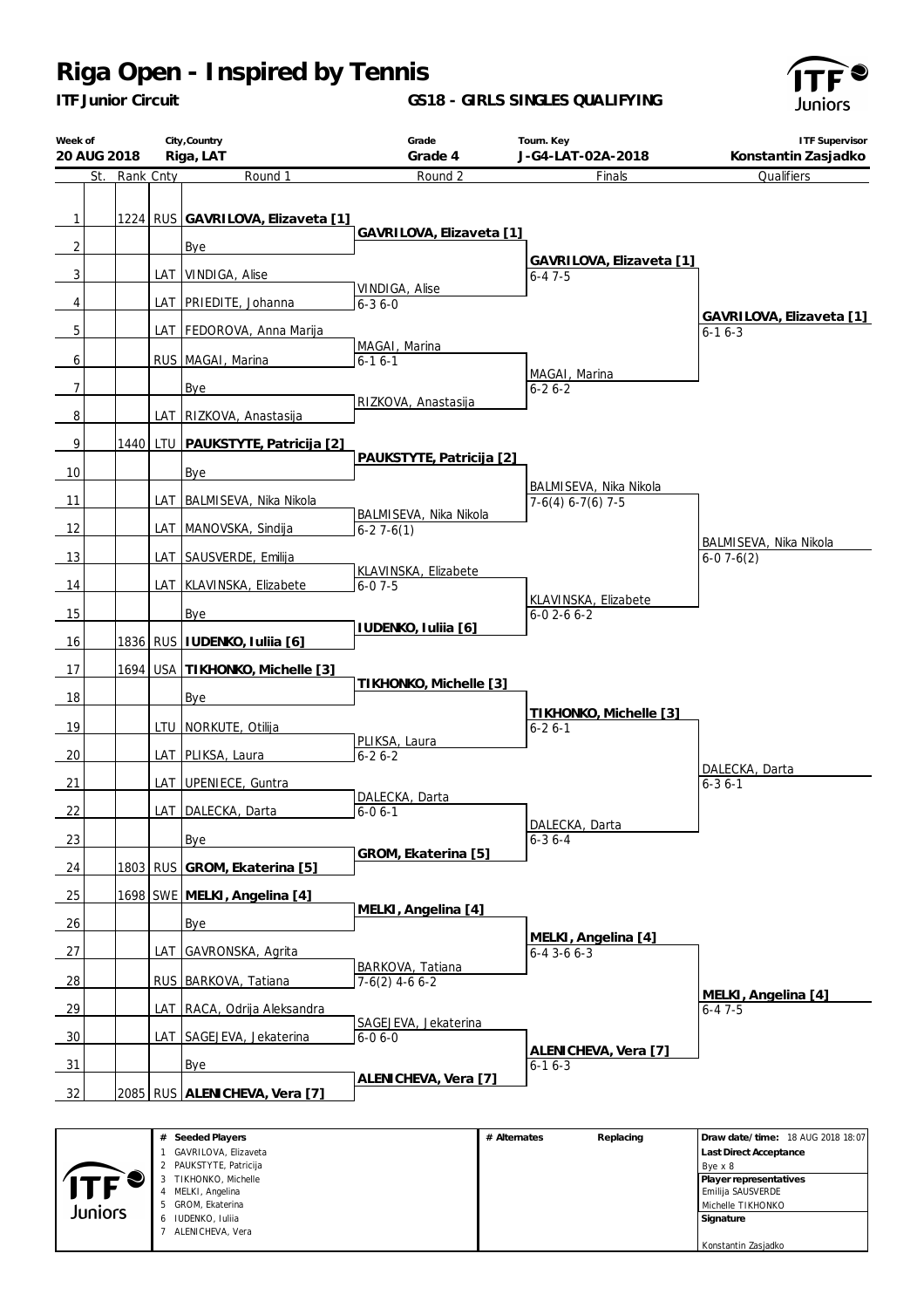*ITF Junior Circuit*

#### **BD18 - BOYS DOUBLES MAINDRAW**



| Week of        | 20 AUG 2018 |            |       | City, Country<br>Riga, LAT                                             | Grade<br>Grade 4                                       | Tourn. Key<br>J-G4-LAT-02A-2018                  | <b>ITF Supervisor</b><br>Konstantin Zasjadko |
|----------------|-------------|------------|-------|------------------------------------------------------------------------|--------------------------------------------------------|--------------------------------------------------|----------------------------------------------|
|                | St.         | Rank Cnty  |       | Round 1                                                                | Quarterfinals                                          | Semifinals                                       | Final                                        |
| $\mathbf{1}$   |             | 472<br>209 |       | EST MANDMA, A [1]<br>LAT   OZOLINS, Karlis                             | MANDMA, A [1]<br>OZOLINS, Karlis                       |                                                  |                                              |
| $\overline{2}$ |             |            |       | Bye                                                                    |                                                        |                                                  |                                              |
| $\overline{3}$ |             |            |       | 2122 LTU BRUZAS, Matas<br>2254 LTU VAITIEKUNAS, Pijus                  | BRUZAS, Matas                                          | MANDMA, A [1]<br>OZOLINS, Karlis<br>$6 - 36 - 4$ |                                              |
| 4              |             | 2045       |       | 1642 LAT PUKSHE, Teodors<br>LAT SNAIDERS, Daniils                      | VAITIEKUNAS, Pijus<br>$6 - 46 - 1$                     |                                                  | MANDMA, A [1]                                |
| 5              |             | 485<br>509 |       | FIN   RIKKONEN, Roni [4]<br>EST SEEMAN, Johannes                       |                                                        |                                                  | OZOLINS, Karlis<br>$3-66-3$ [10-5]           |
| 6              |             | 1658       |       | EST JAKOBI, Andre-Remi<br>LTU SABALIAUSKAS, Ainius                     | RIKKONEN, Roni [4]<br>SEEMAN, Johannes<br>$6 - 26 - 3$ | RIKKONEN, Roni [4]                               |                                              |
| 7              |             | 1761       |       | 2453 EST KASERA, Ott Artur<br>EST OJASSALU, Alex-Andre                 | KASERA, Ott Artur                                      | SEEMAN, Johannes<br>$6 - 46 - 3$                 |                                              |
| 8              |             | 2180       | LAT I | LAT TIONS, Markuss<br>VOROBJOVS, Valerijs                              | OJASSALU, Alex-Andre<br>W.O.                           |                                                  | MANDMA, A [1]                                |
| 9              |             |            |       | 2282 BLR   ISHCHANKA, Danila<br>1203 RUS KURMAEV, Marsel               | ISHCHANKA, Danila                                      |                                                  | OZOLINS, Karlis<br>$6 - 46 - 4$              |
| 10             |             |            |       | LAT   FILIPENKO, Ruslans<br>LAT RJAZANSKIS, Nikita                     | KURMAEV, Marsel<br>$6 - 26 - 3$                        | KASNIKOWSKI, Maks                                |                                              |
| 11             |             | 687<br>691 |       | POL KASNIKOWSKI, Maks<br>LTU VASILIAUSKAS, Matas                       | KASNIKOWSKI, Maks                                      | VASILIAUSKAS, Matas<br>$6-16-2$                  |                                              |
| 12             |             | 427        |       | 500   GER   EHRENSCHNEI DER, Nino [3] 6-4 7-6(3)<br>BEL FAUCON, Romain | VASILIAUSKAS, Matas                                    |                                                  | KASNIKOWSKI, Maks                            |
| 13             |             |            |       | <b>EST   KLIIMASK, Gregor Marius</b><br>EST VETEVOOL, Matthias         |                                                        |                                                  | VASILIAUSKAS, Matas<br>$6 - 46 - 4$          |
| 14             |             | 401        |       | WC 2063 LAT AUSLANDS, Janis<br>GBR   WEIGHTMAN, Oscar                  | AUSLANDS, Janis<br>WEIGHTMAN, Oscar<br>$6 - 26 - 2$    | KOVALENKO, Ostap [2]                             |                                              |
| 15             |             |            |       | LAT ALKSNIS, Davis<br>LAT MIHEJEVS, Arturs                             | KOVALENKO, Ostap [2]                                   | ORESHIN, Denis<br>$6-4$ 3-6 [10-4]               |                                              |
| <u>16</u>      |             |            |       | 338 RUS KOVALENKO, Ostap [2]<br>348 RUS ORESHIN, Denis                 | ORESHIN, Denis<br>$6 - 06 - 0$                         |                                                  |                                              |

|                    |   |                         |              |           | www.itftennis.com                 |
|--------------------|---|-------------------------|--------------|-----------|-----------------------------------|
|                    |   | # Seeded Players        | # Alternates | Replacing | Draw date/time: 21 AUG 2018 15:28 |
|                    |   | MANDMA, Alexander Georg |              |           | Last Direct Acceptance            |
|                    |   | OZOLINS, Karlis         |              |           | Bye                               |
| ITF $\blacksquare$ |   | KOVALENKO, Ostap        |              |           | Player representatives            |
|                    |   | ORESHIN, Denis          |              |           |                                   |
| Juniors            | 3 | EHRENSCHNEIDER, Nino    |              |           | Leyton RIVERA                     |
|                    |   | FAUCON, Romain          |              |           | Signature                         |
|                    | 4 | RIKKONEN, Roni          |              |           |                                   |
|                    |   | SEEMAN, Johannes        |              |           | Konstantin Zasjadko               |